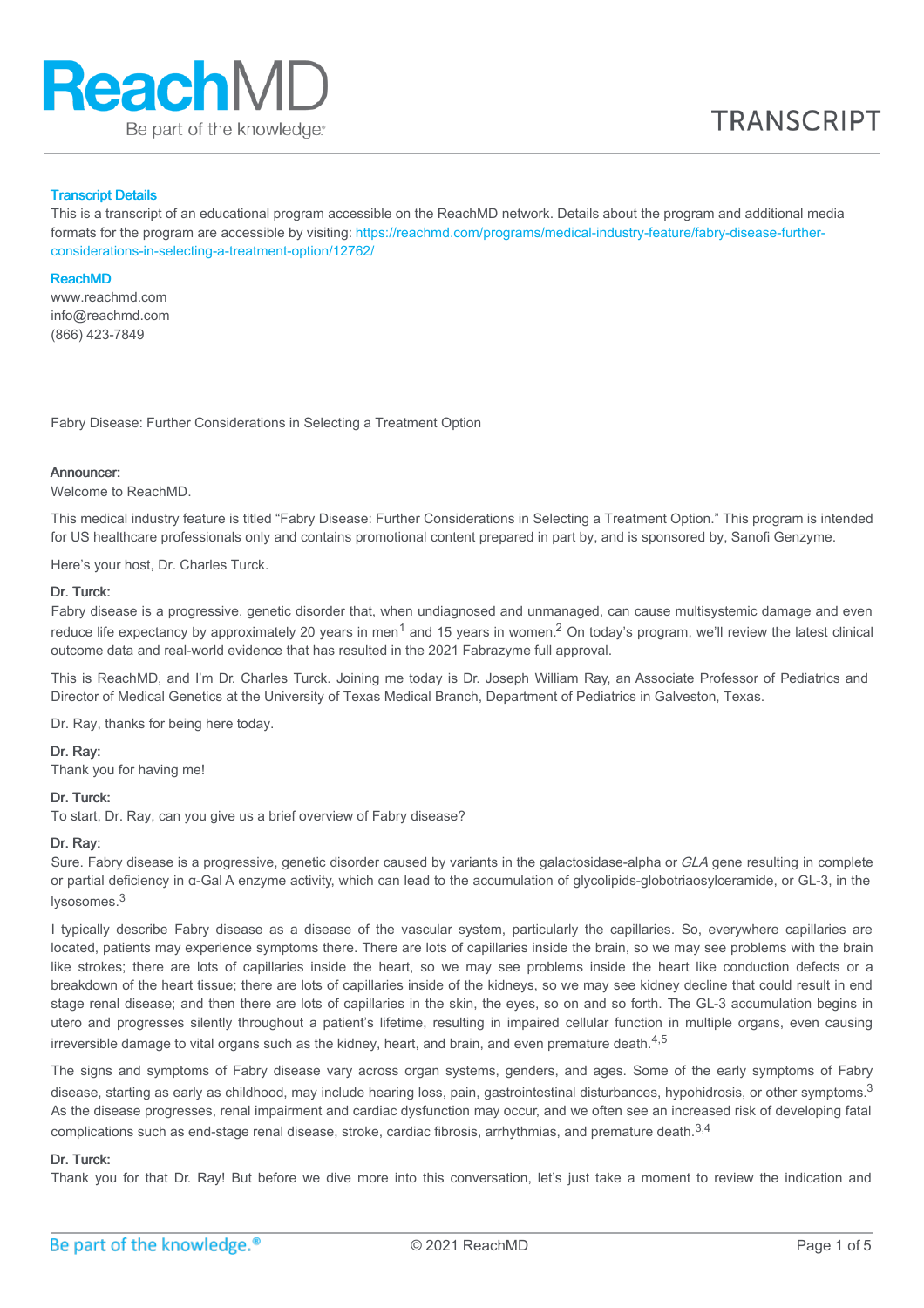important safety information for Fabrazyme, a product manufactured by Sanofi Genzyme.

### Announcer:

## INDICATION AND USAGE

Fabrazyme® is indicated for the treatment of adult and pediatric patients two years of age and older with confirmed Fabry disease.<sup>6</sup>

Stay tuned to hear the full Important Safety Information at the end of this program.

### Dr. Turck:

Now with that background in mind, can you tell us about why you choose Fabrazyme for your patients?

### Dr. Ray:

Personally, I have a lot of experience with Fabrazyme, about 12 years. I feel like I have a good understanding of how it works, and I feel comfortable tackling any complications that may arise from taking it.

I've seen good results from it. Fabrazyme has over 18 years of real-world experience and a well-established safety profile.<sup>6</sup> It's currently used by over 5000 patients worldwide.<sup>7</sup> It's the only enzyme replacement therapy, or ERT, indicated for patients two years of age and older and has shown long term efficacy and safety. And another reason why I choose Fabrazyme is because it can be used in patients regardless of genotype, disease severity, or level of enzyme activity.<sup>6</sup>

### Dr. Turck:

Following up on that Dr. Ray, how do you decide when to initiate Fabrazyme treatment for your patients, and is there a difference in how you make that decision between male and female patients?

### Dr. Ray:

Well, one thing that I always consider when thinking about starting ERT for my patients is the impact on their quality of life.

With regards to males and females, what's different is the timing of the symptoms.<sup>3</sup> Males tend to develop symptoms very early on in life, within their first or second decade, and females tend to develop symptoms later on.<sup>8</sup>

For males, once I've established a diagnosis, we start treatment immediately,<sup>3</sup> because men with Fabry disease are at a significantly increased risk of morbidity and mortality, <sup>9</sup> and by the time the diagnosis is made, we can reasonably conclude that they likely have some end organ damage already.

As for my female patients who are diagnosed with Fabry disease, they've either had a long history of very vague symptoms that their doctor never associated to Fabry disease, or they were diagnosed because they had a family member who was diagnosed with Fabry disease, and then have since learned that they also have it.

So, with my female patients are trying to balance between controlling their disease and impacting their quality of life. I'll work together with my female patients to determine when we should start on ERT. When it comes to symptoms that she is complaining about, like neuropathy, pain in her hands and feet, inability to sweat, or having heat intolerance, I'll explain that starting treatment sooner rather than later is going to be very helpful. If I see organ damage on her surveillance labs, I'll send her off for imaging and start having serious conversations about initiating treatment.

It's important to note and to stress to your patients that even though this is an X-linked genetic disease, females with Fabry disease are not just carriers. Even if they feel "fine", the disease can progress silently and can lead to life-threatening events like LVH, stroke/TIA, or even end stage renal disease.

That's why it's important to keep following up with Female patients, and to encourage your female patients to keep up with their regular check-ups and routine labs - even if they seem to be asymptomatic.

## Dr. Turck:

With the recent 2021 Fabrazyme label update, we know that some important clinical outcome data have become available. Let's review that data. Starting with Study 2, where clinically significant event outcomes were evaluated, what can you tell us about that?

## Dr. Ray:

In Study 2, a randomized, double-blind, placebo-controlled, multinational, multicenter study, evaluated 82 patients, 72 males and 10 females, with Fabry disease, all naïve to enzyme replacement therapy.<sup>6</sup> Of the 82 patients, 51 and 31 patients were randomized to the Fabrazyme and placebo groups, respectively.<sup>6</sup> Patients were randomly assigned to receive Fabrazyme 1 mg/kg or placebo every other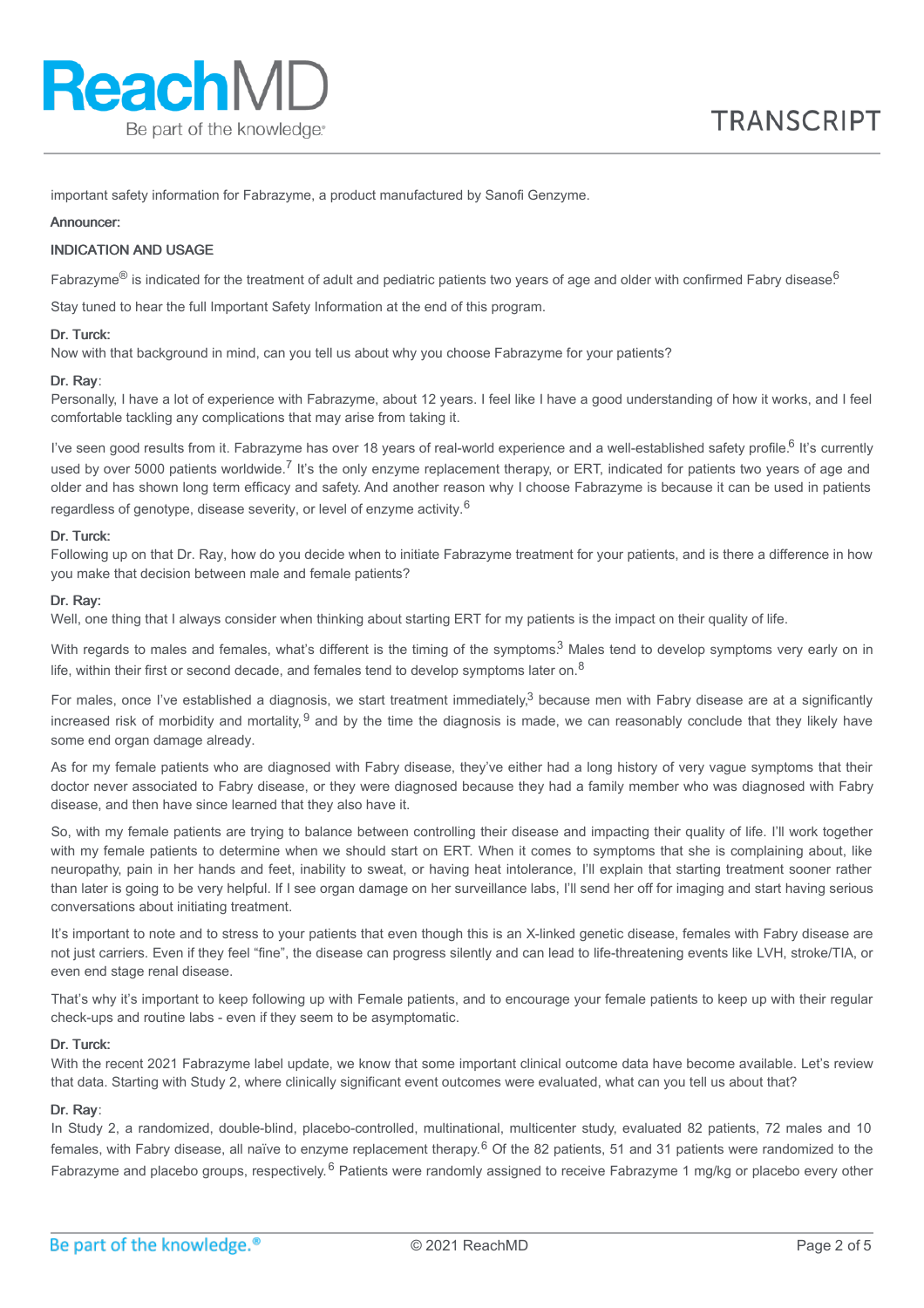week for up to 35 months, with a median follow-up of 18.5 months.<sup>6</sup> The primary efficacy endpoint was the time to first occurrence of a clinically significant event, as defined as renal, cardiac, or cerebrovascular event, or death.  $^6$ 

The results showed that 28 percent of Fabrazyme-treated patients experienced a clinically significant event, compared to 42 percent placebo-treated patients so, a smaller percentage of patients in the Fabrazyme treatment group experienced a clinically significant event.<sup>6</sup> The hazard ratio between the two groups was 0.57, with a 95% confidence interval of 0.27 and 1.22, and a p-value of 0.14<sup>6</sup>

## Dr. Turck:

Additionally, there's also Study 5, a long-term observational study that has contributed to the 2021 label update. Dr. Ray, what can you tell us about that study?

## Dr. Ray:

So Study 5 assessed the rate of decline in renal function, or the eGFR slope, in patients with Fabry disease aged 16 years and older, where 122 patients who were treated with Fabrazyme were matched to a historical cohort of 122 untreated patients.<sup>6</sup> The median age when symptoms first appeared was 10 years, the median age at diagnosis was 26 years, and the median age at Fabrazyme initiation was 35 years.<sup>6</sup> Study 5 results showed the mean slope of eGFR for the Fabrazyme-treated patients as -1.5 mL/min/1.73 m<sup>2</sup>/year and for the untreated group as -3.2 mL/min/1.73 m<sup>2</sup>/year, with the estimated difference in the mean slope of eGFR as 1.7 mL/min/1.73 m<sup>2</sup>/year.<sup>6</sup>

## Dr. Turck:

Given these clinical outcomes, what are some takeaways you'd like to share with our audience?

## Dr. Ray:

My main takeaway would be that an earlier diagnosis is important because it can result in earlier management of symptoms and disease-related complications with proper management and routine monitoring.

As I'd mentioned earlier, Fabrazyme has been around for over 18 years with a well-established safety profile and recent data shows that it has similar efficacy in the pediatric population and the adult population, as well as similar safety profile.<sup>6</sup> Also, this is the only Fabry treatment that's approved in the pediatric patient population of two years of age and older and it can be used in any patient regardless of genotype or disease severity.<sup>6</sup>

## Dr. Turck:

That's a great way to round out our review of the 2021 Fabrazyme label update.

I want to thank my guest, Dr. Joseph Ray, for helping us better understand the latest Fabrazyme clinical outcomes data.

Dr. Ray, it was great speaking with you today.

## Dr. Ray:

Thank you for having me!

# Dr. Turck:

I'm Dr. Charles Turck. And before we close, let's take a moment to review some important safety information.

# Announcer:

# INDICATION AND USAGE

Fabrazyme® is indicated for the treatment of adult and pediatric patients 2 years of age and older with confirmed Fabry disease.<sup>6</sup>

# IMPORTANT SAFETY INFORMATION

# WARNINGS AND PRECAUTIONS

# Anaphylaxis and Hypersensitivity Reactions

In clinical trials and postmarketing safety experience with Fabrazyme, approximately 1% of patients developed anaphylactic or severe hypersensitivity reactions during Fabrazyme infusion.<sup>6</sup>

Life-threatening anaphylactic and severe hypersensitivity reactions have been observed in patients during Fabrazyme infusions.<sup>6</sup>

Reactions have included localized angioedema (including swelling of the face, mouth, and throat), bronchospasm, hypotension,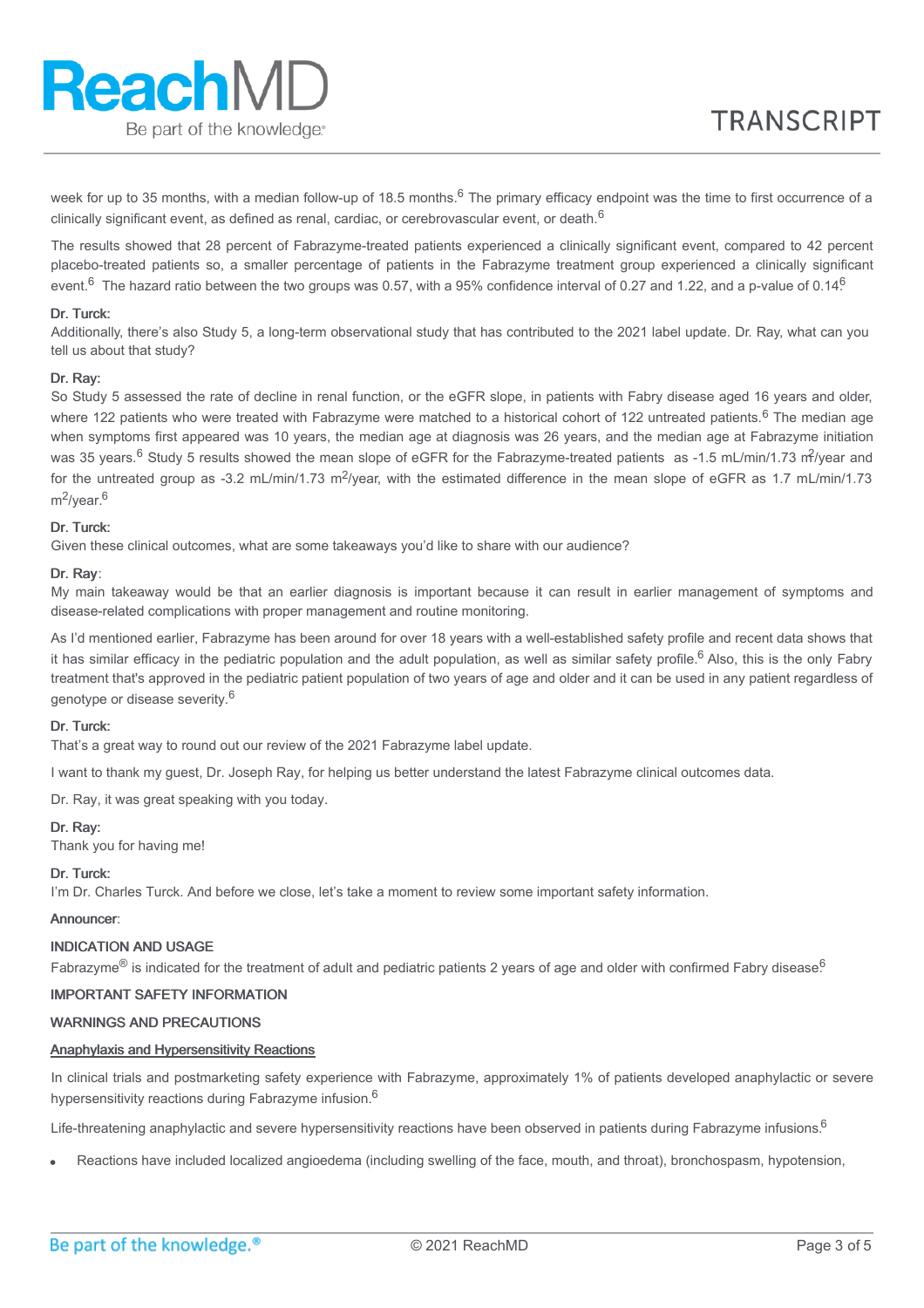generalized urticaria, dysphagia, rash, dyspnea, flushing, chest discomfort, pruritus, and nasal congestion. $^6$ 

- Interventions have included cardiopulmonary resuscitation, oxygen supplementation, IV fluids, hospitalization, and treatment with inhaled beta-adrenergic agonists, antihistamines, epinephrine, and IV corticosteroids.<sup>6</sup>
- If anaphylactic or severe hypersensitivity reactions occur, immediately discontinue administration of Fabrazyme and provide necessary emergency treatment.<sup>6</sup> Because of the potential for severe hypersensitivity reactions, appropriate medical support measures should be readily available when Fabrazyme is administered.<sup>6</sup>

In clinical trials with Fabrazyme, some patients developed IgE antibodies or skin test reactivity specific to Fabrazyme.<sup>6</sup>

- Higher incidences of hypersensitivity reactions were observed in adult patients with persistent anti-Fabrazyme antibodies and in adult patients with high antibody titer compared to that in antibody negative adult patients.<sup>6</sup>
- Physicians should consider testing for IgE antibodies in patients who experienced suspected hypersensitivity reactions and consider the risks and benefits of continued treatment in patients with anti-Fabrazyme IgE antibodies.<sup>6</sup> Rechallenge of these patients should only occur under the direct supervision of qualified personnel, with appropriate medical support measures readily available. 6

## Infusion-Associated Reactions

In clinical trials with Fabrazyme, 59% of patients experienced infusion-associated reactions, some of which were severe.<sup>6</sup> Infusionassociated reactions are defined as adverse reactions occurring on the same day as the infusion. <sup>6</sup> The incidence of infusion-associated reactions was higher in patients who were positive for anti-Fabrazyme antibodies than in patients who were negative for anti-Fabrazyme antibodies.<sup>6</sup>

- In patients experiencing infusion-associated reactions, pretreatment with an antipyretic and antihistamine is recommended.<sup>6</sup> Infusion-associated reactions occurred in some patients after receiving pretreatment.<sup>6</sup>
- If an infusion-associated reaction occurs, decreasing the infusion rate, temporarily stopping the infusion, and/or administrating additional antipyretics, antihistamines, and/or steroids may ameliorate the symptoms.<sup>6</sup>
- If severe infusion-associated reactions occur, immediate discontinuation of the administration of Fabrazyme should be considered, and appropriate medical treatment should be initiated.<sup>6</sup> Severe reactions are generally managed with administration of antihistamines, corticosteroids, intravenous fluids, and/or oxygen when clinically indicated.<sup>6</sup> Because of the potential for severe infusion-associated reactions, appropriate medical support measures should be readily available when Fabrazyme is administered.<sup>6</sup>
- Patients with advanced Fabry disease may have compromised cardiac function, which may predispose them to a higher risk of severe complications from infusion-associated reactions.<sup>6</sup> Monitor closely patients with compromised cardiac function if Fabrazyme is administered to these patients.<sup>6</sup>

## ADVERSE REACTIONS

Common adverse reactions reported (≥20% and >2.5% compared to placebo) were upper respiratory tract infection (53% vs 42%), chills (49% vs 13%), pyrexia (39% vs 22%), headache (39% vs 28%), cough (33% vs 25%), paresthesia (31% vs 18%), fatigue (24% vs 17%), peripheral edema (21% vs 7%), dizziness (21% vs 8%), and rash (20% vs 10%).<sup>6</sup>

## Please see full [Prescribing](https://products.sanofi.us/Fabrazyme/Fabrazyme.pdf) Information for Fabrazyme.

#### Announcer:

This program was sponsored by Sanofi Genzyme. If you missed any part of this discussion, visit ReachMD.com/industry-feature. This is ReachMD. Be Part of the Knowledge.

## References:

- 1. MacDermot KD et al. J Med Genet. 2001;38(11):750-760.
- 2. MacDermot KD et al. J Med Genet. 2001;38(11):769-775.
- 3. Germain DP. Fabry disease. Orphanet J Rare Dis. 2010;5(30):1-49.
- 4. Eng CM et al. Genet Med. 2006;8(9):530-548.